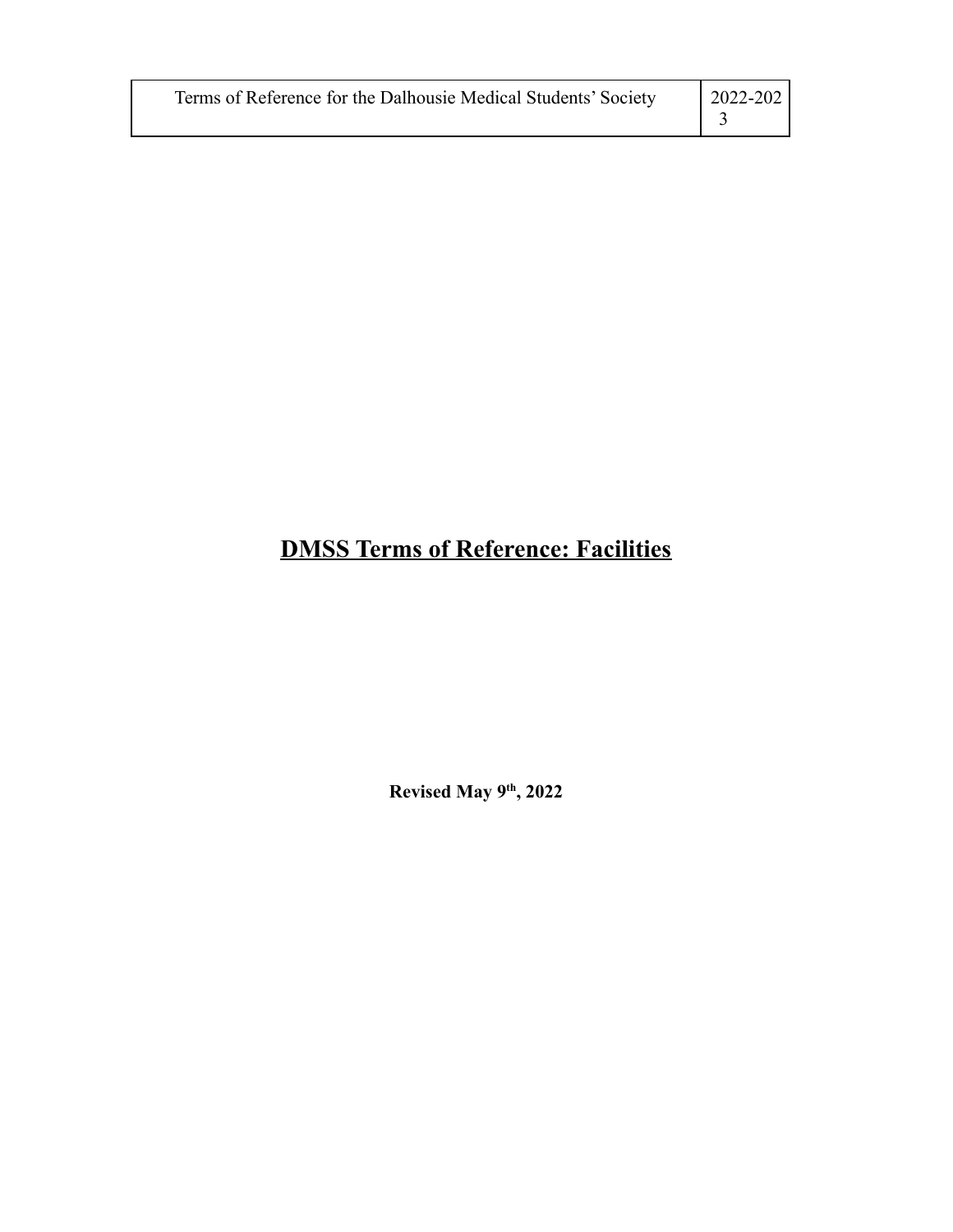#### DMSS Office and Storeroom

- a. The DMSS office shall be the place where the records and files belonging to the DMSS are kept. It shall be used by the Executive Council members for the purpose of conducting the business of the DMSS.
- b. The DMSS storeroom shall be used at the discretion of the DMSS for storage of DMSS property as well as bar supplies.
- c. The class yearbook and Dalhousie Medical Journal (DMJ) publications and records of each shall be kept in the DMSS Office.

### DMSS Keys

- a. DMSS keys are the property of the DMSS and are to be returned at the end of each operating year.
- b. Keys are to issued as follows:
	- i. DMSS Office keys shall be made available to the DMSS President, Vice-President Internal, Vice-President External and Vice-President Finance.
	- ii. DMSS Storeroom Keys shall be made available to the DMSS President, DMSS Vice-President Internal, and the Lounge Manager.
	- iii. Keys to the barbeque storage room shall be made available to the DMSS Vice-President Internal and the Lounge Manager.
- c. A keyholder's document must be initialled by each officer for each key.

### DMSS Lounge

- a. The lounge will be available for use by Dalhousie Medical Students.
- b. Reservations are operated by the DMSS VP Communications, in concordance with the DMSS Lounge Booking & Usage policy.
	- i. No person or persons shall have the right to permanently remove or dispose of DMSS property without the knowledge and consent of the DMSS Council.
	- ii. The names of any person or persons removing, damaging, defacing, or destroying DMSS property shall be reported to Dalhousie Security.
- c. No events will be approved for Lounge use during Wellness Week without the approval of the Wellness Week Committee.

### Wellness Room

a. The Wellness Room shall be a place dedicated to spiritual practice, meditation, quiet reflection and other activities related to well-being. The wellness room is not